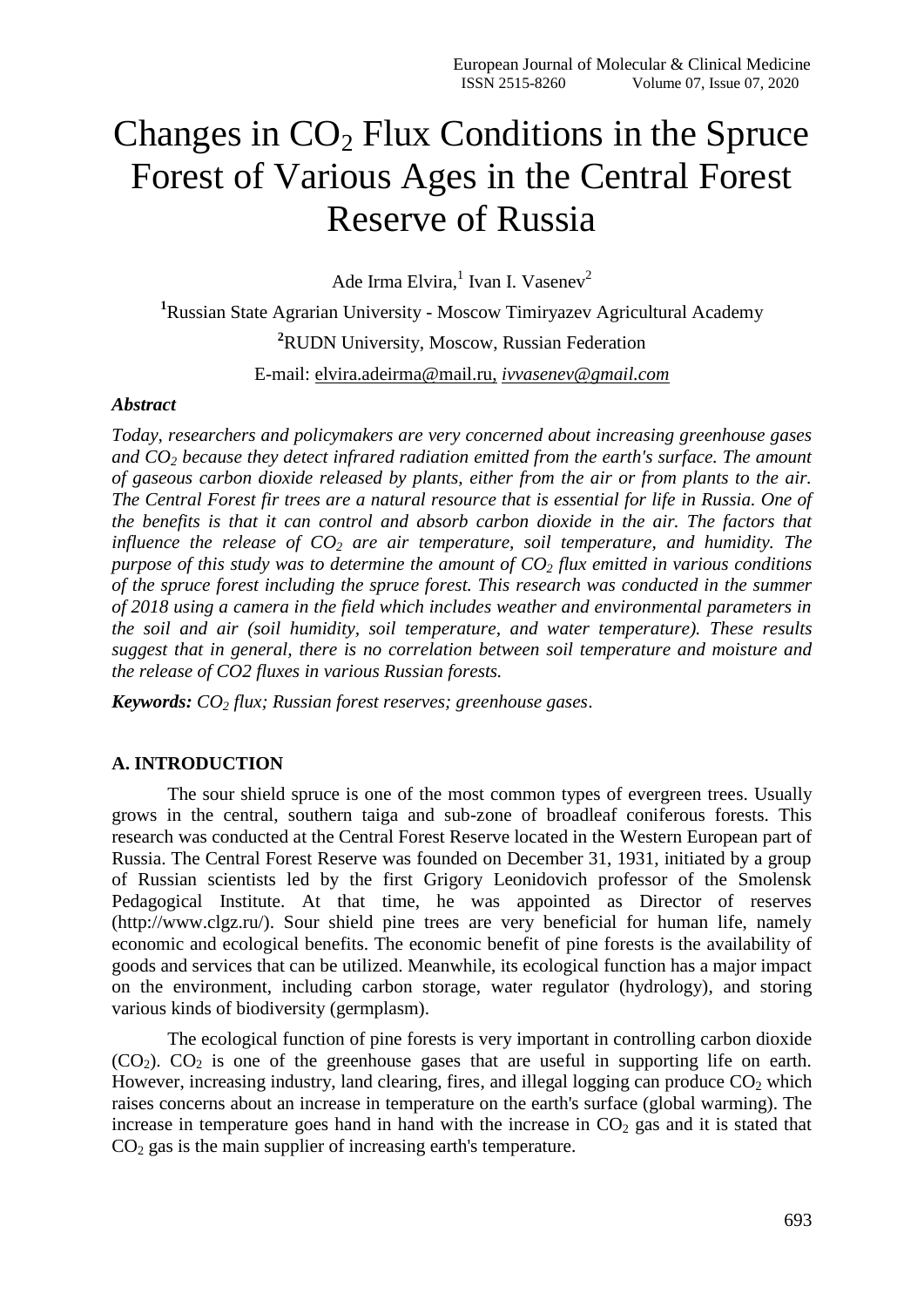The release of  $CO<sub>2</sub>$  into the air is influenced by several factors, one of which is environmental factors (microclimate). In conditions of shallow young vetroval 1 (10-20 years old), a mound of deep old vetroval 1 (80-100 years old), and a mound of deep old vetroval 2 (80-100 years old) the microclimate had a major effect on the release of  $CO<sub>2</sub>$  flux which consists of air temperature, soil temperature, and humidity. Judging from the physical condition of the forest itself, the microclimate is related to the release of  $CO<sub>2</sub>$  flux and affects several forest conditions, including a hillock of shallow young vetroval 1 (10-20 years old), a hillock of shallow young vetroval 2 (20-30 years old), shallow young vetroval 2 (20-30 years old), deep old vetroval 1 (80-100 years old), deep old vetroval 2 (80-100 years old), and background.

In hillock conditions of shallow young vetroval 2 (20-30 years old) and shallow young vetroval 2 (20-30 years old), the ability to absorb  $CO<sub>2</sub>$  is greater than the release. This is because the humidity is higher and the forest canopy is still dense so that the incoming sunlight does not immediately make up for the bottom of the soil. Likewise, in the conditions of a hillock of shallow young vetroval 1 (10-20 years old), deep old vetroval 1 (80-100 years old), deep old vetroval 2 (80-100 years old), and background, the ability to absorb  $CO<sub>2</sub>$  is smaller than with the release, because in these conditions the incoming sun directly redeems the ground and the open forest canopy.

# **B. METHODS**

The research was carried out in the Central Forest Reserve located at the intersection of Nelidovsky and Antrapolsky of the Tver area. The central estate (Zapovedny settlement) is located 42 km north of the administrative center-Nelidovo. The total reserves are 24415 ha and protected 2 areas covering an area of 705 km (http://www.clgz.ru/) in the summer of July and August 2018. The method used is in the form of qualitative and quantitative methods with field observation approaches and conducting intensive tests on soil samples from research locations in the laboratory to obtain conformity data between the facts and the theories used.

The agro-ecological laboratory for monitoring, modeling, and confiscation of ecosystems has developed a protocol for measuring greenhouse gases in subsoils (Research Reports, 2011; 2012).

| Object                                                                                                                                                                                                             | <b>Localization</b><br>(coordinate)<br>system)           | <b>Dominant background</b><br>vegetation                                                                                             | <b>Background</b><br>soil profile                                                                                                           |
|--------------------------------------------------------------------------------------------------------------------------------------------------------------------------------------------------------------------|----------------------------------------------------------|--------------------------------------------------------------------------------------------------------------------------------------|---------------------------------------------------------------------------------------------------------------------------------------------|
| <b>Spruce forest of various</b>                                                                                                                                                                                    | Quarter 81                                               | Ель европейская                                                                                                                      | $O+4 - A02 -$                                                                                                                               |
| ages:<br>1. Background<br>2. hillock of shallow young<br>vetroval 1 (10-20 years old)<br>3. hillock of shallow young<br>vetroval 2 (20-30 years old)<br>4. shallow young vetroval 1<br>$(10-20 \text{ years old})$ | (N $56^{\circ}$ 28' $54.1"$<br>E 032° 58' 36,1"<br>246m) | (Pícea ábies)<br>Дуб обыкновенный<br>(Ouercus robur),<br>Береза повислая<br>(Betula pendula)<br>Папоротник<br>(Dryópteris fílix-mas) | $A14-$<br>$A2A19-$<br>$A2f'17-$<br>$A2f''28 -$<br>$A2f'''(c)33 -$<br>$(A2\kappa 0)42 -$<br>$IIA2B(g)42 -$<br>$IIB1t(g)65 -$<br>$IIB2(t)90-$ |

Table 1: Brief description of the research site and objects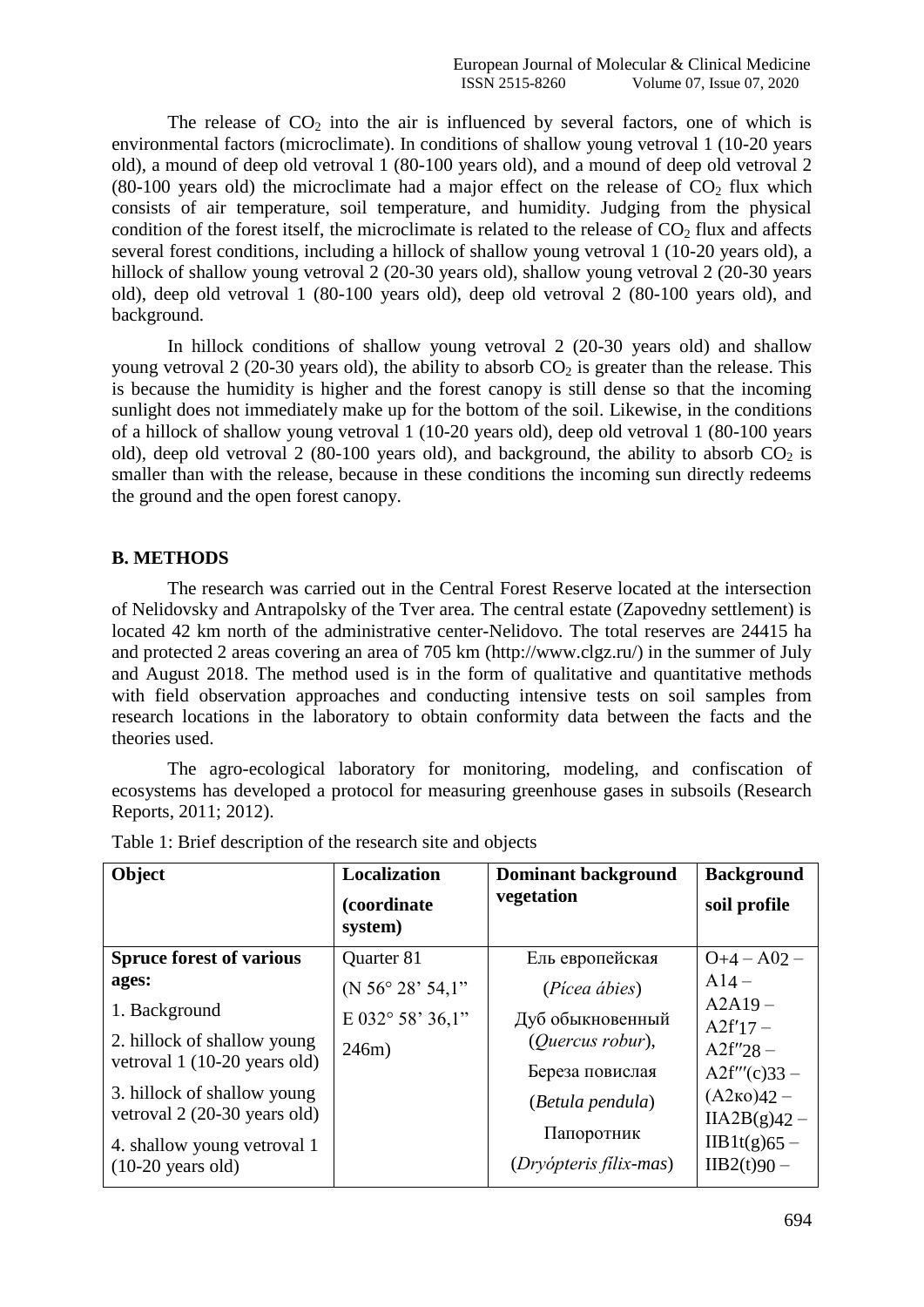| 5. shallow young vetroval 2<br>$(20-30 \text{ years old})$ | Кислица обыкновенная<br>$(Oxalis \, acetosella \, L.)$ | IIBC120 |
|------------------------------------------------------------|--------------------------------------------------------|---------|
| 6. mound of deep old<br>vetroval 1 (80-100 years)<br>old)  | Щитовник мужской<br>(Dryopteris filix-mas L.)          |         |
| 7. mound of deep old<br>vetroval 2 (80-100 years)<br>old)  |                                                        |         |
| 8. deep old vetroval 1 (80-<br>100 years old)              |                                                        |         |
| 9. deep old vetroval 2 (80-<br>100 years old)              |                                                        |         |

The material used in this study is air samples taken as many as nine points in the field using equipment such as a chamber with a diameter of 20 cm and a height of 15 cm with a depth of 5-7 cm from the ground to prevent diffuse gas from the external environment. Air from the chamber is pumped into the gas analyzer using a built-in pump because the device registers an increase in indoor  $CO<sub>2</sub>$  concentration with a frequency of 1 Hz, an injection syringe measuring 20 ml/cc, a 10 ml/cc tube bottle, a syringe, a clamp, a temperature gauge. soil, air temperature gauges, and soil moisture testers. Besides, a tube containing 10 ml/cc of air was examined in the laboratory using gas chromatography to see the amount of  $CO<sub>2</sub>$ concentration.

Sampling in the field was done by using the purposive random sampling method. A sampling of air, temperature and humidity was carried out at 9 different points, namely hillock of shallow young vetroval 1 (10-20 years old), a hillock of shallow young vetroval 2 (20-30 years old), shallow young vetroval 1 (10-20 years). years old), shallow young vetroval 2 (20-30 years old), mound of deep old vetroval 1 (80-100 years old), a mound of deep old vetroval 2 (80-100 years old), deep old vetroval 1 (80 -100 years old), deep old vetroval 2 (80-100 years old), and Background.

Taking the air sample directly in the field using a chamber, base chamber, injection syringe measuring 20 ml/cc, tube bottle measuring 10 ml/cc, syringe, and clamp. Before taking air samples, first, a device is installed to measure the temperature and humidity of the soil outside the chamber. The next step is to install the chamber head and then clamp it. Sampling is carried out after the chamber head has been installed for 0.5 or until a steady increase in the  $CO<sub>2</sub>$  concentration in the chamber is more than 100 ppm compared to the atmosphere using an injection syringe measuring 20 ml/cc. The air sample is sucked and put into a 10 ml/cc tube bottle. The air sample has been inserted into the tube bottle and then taken to the laboratory to measure  $CO<sub>2</sub>$  levels using gas chromatography. Based on the data obtained on increasing the concentration, the calculated  $CO<sub>2</sub>$  flux (in g  $CO<sub>2</sub>$  m2 day-1) is then converted into units of gr  $CO<sub>2</sub>/m2/h$ our, taking into account the temperature and air pressure in the room according to the ideal gas equation. In parallel with the  $CO<sub>2</sub>$  emission analysis, temperature (with temperature check hi98501 thermometer) and humidity (with humidity meter HH2 sensor) were determined at each point, averaging three repetitions for the 10 cm layer at a distance of 3-5 cm from the base.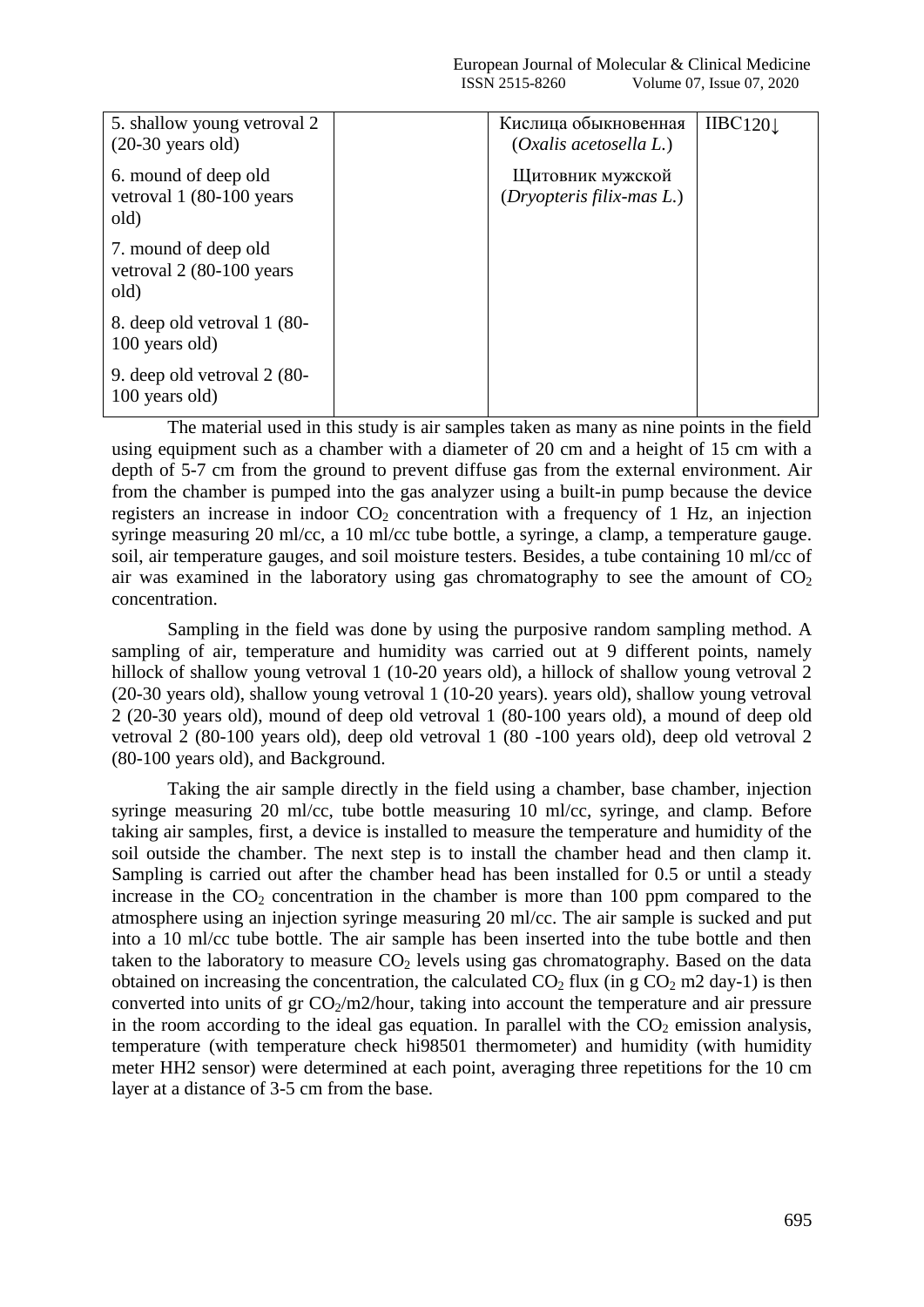# **C. RESULTS AND DISCUSSION**

## **1. Microclimate at the Sampling Point**

This research was conducted in July and August 2018 which are summer. From the research results, the highest average air temperature at the research location on 03.07.2018 was found in deep old vetroval  $2$  (80-100 years old), namely 16.6 °C. While the lowest average temperature on that date is at the location of deep old vetroval 1 (80-100 years old), namely  $14.7$  °C.

The highest average air temperature at the study location on 08.07.2018 was in shallow young vetroval 1 (10-20 years old), namely 18.9  $\degree$ C. Meanwhile, the lowest average temperature on that date is at the mound of deep old vetroval 2 (80-100 years old), which is 17.8 °C. The highest average air temperature at the study location on  $13.07.2018$  was found in deep old vetroval 2 (80-100 years old), namely 24.1  $\degree$ C. Meanwhile, the lowest average temperature on that date is in the location of deep old vetroval 1 (80-100 years old), which is 20.5 °C. The highest average air temperature at the research location on  $18.07.2018$  is in the background, namely 23.9  $\degree$ C. While the lowest average temperature on that date is at the location of deep old vetroval 2 (80-100 years old), which is 20.2  $\degree$ C. The highest average air temperature at the research location on 28.08.2018 is in the background, namely 21.2  $^{\circ}$ C. Meanwhile, the lowest average temperature on that date is at the hillock of shallow young vetroval 1 (10-20 years old), which is  $18.4 \text{ °C}$ .

On 22.08.2018, the highest average air temperature at the study location was found in deep old vetroval 1 (80-100 years old), namely 17.0  $\degree$ C. While the lowest average temperature on that date is at the location of deep old vetroval 2 (80-100 years old), which is  $14.0 °C$ .

It can be seen that the air temperature has undergone very significant changes due to the dense forest canopy and the sampling time is not at the same time every time. Can be seen in graph 1.1.



Graph Number 1.1: Air temperature in the spruce forest in July - August 2018.

The humidity in the study area showed the lowest, namely 0.6% on 22.08.2018 with the highest humidity of 41.3% on 08.07.2018 because the sampling was carried out at different times, namely morning and evening. As can be seen in graph 1.2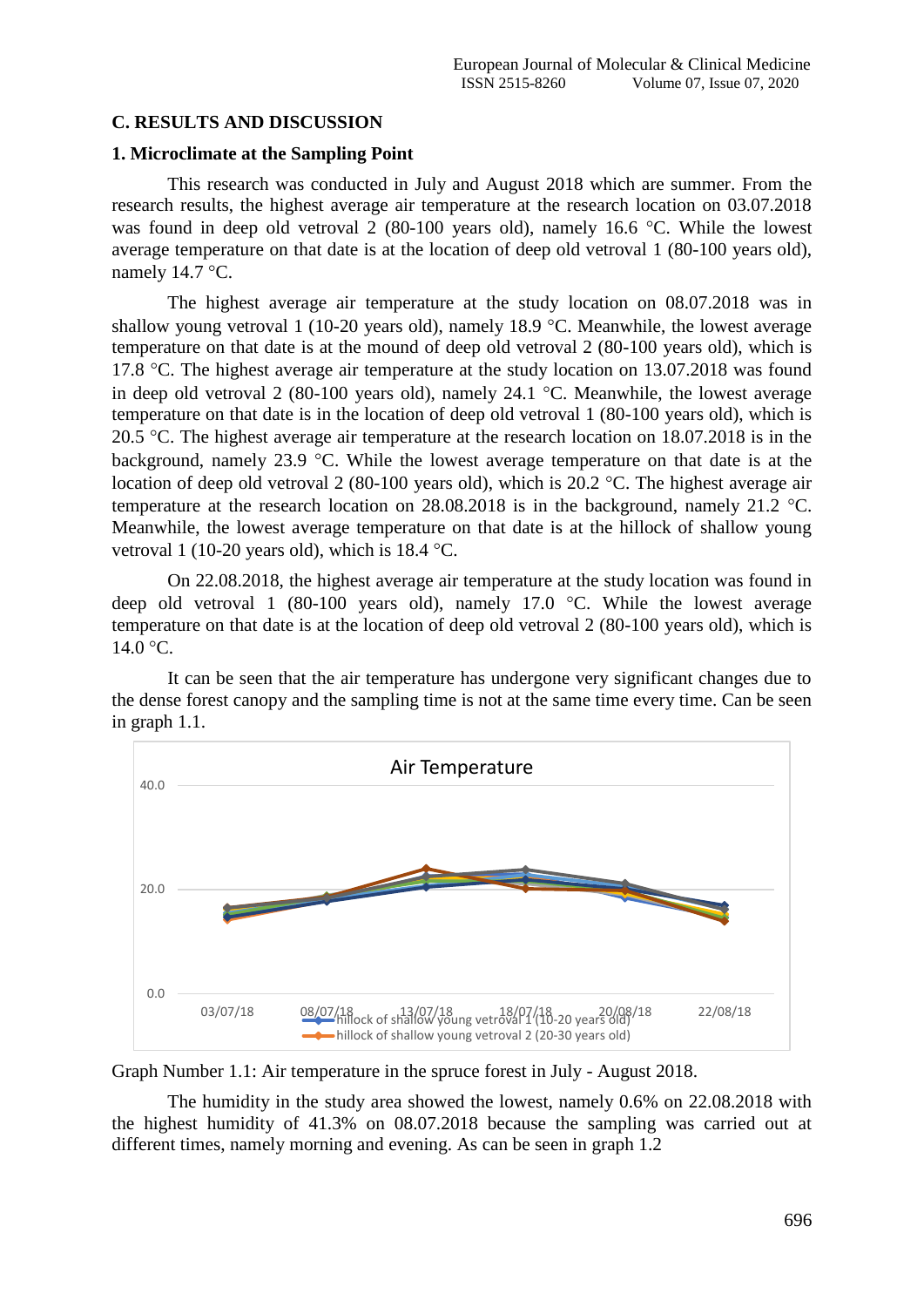

Graph 1.2: Soil moisture in July - August 2018 in the spruce forest

The highest average soil temperature is found at the location of a hillock of shallow young vetroval 2 (20-30 years old), namely  $18.2 \degree$ C on  $18.07.2018$  and the lowest average soil temperature is at the location of deep old vetroval 1 (80-100 years old) ) ie  $11.7^{\circ}$ C on 03.07.2018 (see graph 1.3).



Graph 1.4: Soil temperature in the spruce forest in July - August 2018 with a depth of 0 - 10 cm above ground level.

The amount of CO2 flux produced is influenced by differences in soil temperature and humidity at each sample point. This relates to the activity of soil microorganisms and plant roots that process respiration to release  $CO<sub>2</sub>$  fluxes.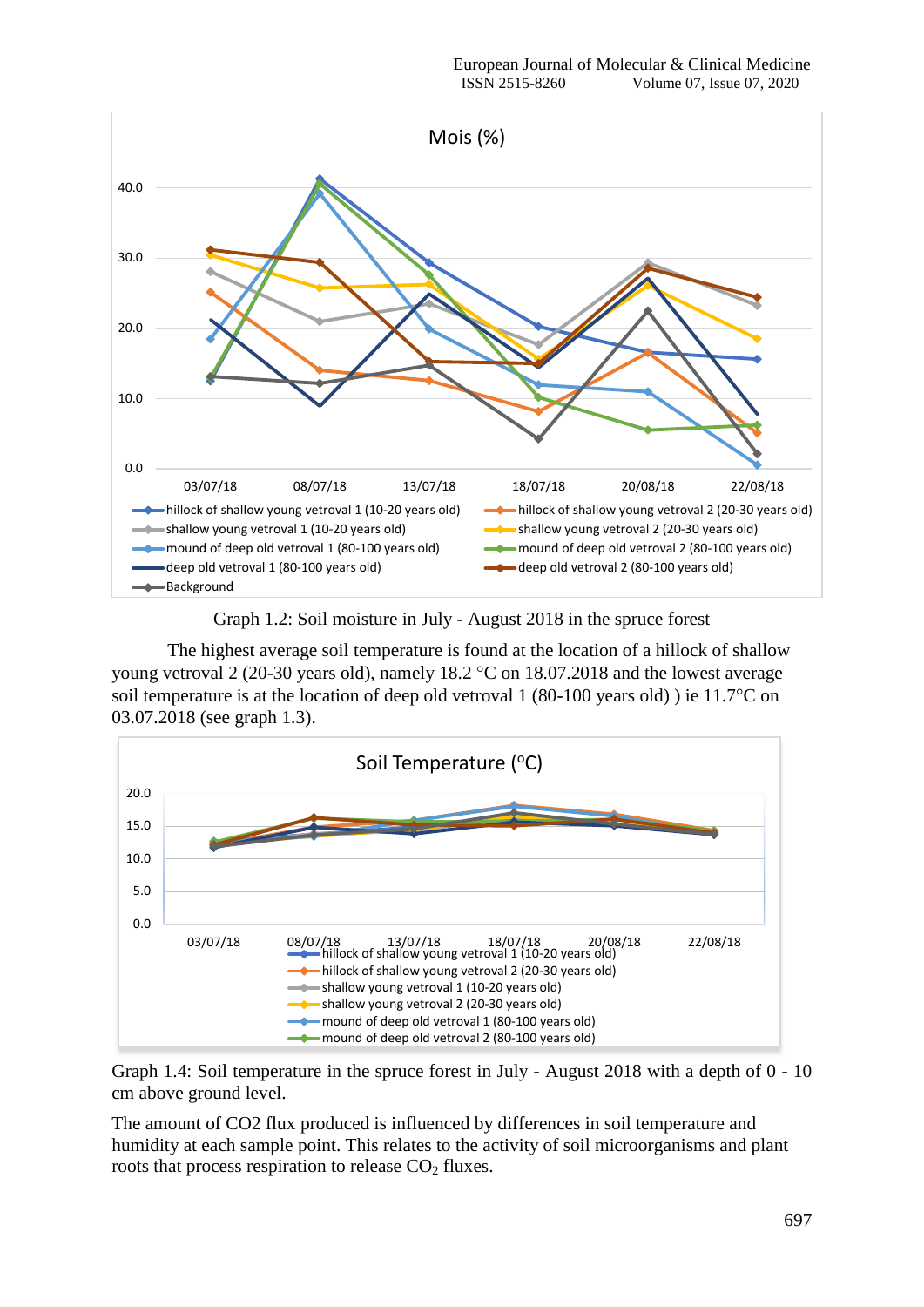The release of  $CO<sub>2</sub>$  into the air is caused by the influence of the microclimate and the activity of soil biota. Loss of forest cover as carbon storage can result in the release of large  $CO<sub>2</sub>$  fluxes. The loss of forest cover is inseparable from the occurrence of forest conservation such as forest clearing, forest fires, tree cutting, and infrastructure development which harm reducing carbon storage in forests.

### **2. CO<sup>2</sup> flux at the Study Site Spruce forest of various ages in a central Russian forest reserve**

Soils play an important role in regulating the flow of greenhouse gases because they are responsible for 60-80% of  $CO<sub>2</sub>$  emissions from soil ecosystems [Blagodatsky S. A. et al., 2007; Kurganova I. N., 2010]. Soil also has a very important role in managing the water system ecosystem.

At the research location, measurements of  $CO<sub>2</sub>$  flux levels were carried out at different times, namely July and August. Where July is the peak of summer so there is more sunshine. Meanwhile, August is the transition from summer to autumn, so the conditions for the measurement point are getting humid and wet, which can affect the resulting  $CO<sub>2</sub>$  flux. As can be seen in the following graph:



Figure 1.6: Hillock of shallow young vetroval  $CO<sub>2</sub>$  flux 1 (10-20 years old)

The data above shows that there is a difference in  $CO<sub>2</sub>$  flux. In July and August 2018 at the hillock of shallow young vetroval 1 location (10-20 years old), namely 0.373 CO<sub>2</sub> (gr CO<sub>2</sub> /  $\mu$ 2 hour), 0.435 CO<sub>2</sub> (gr CO<sub>2</sub> /  $\mu$ 2 hour), 0.501 CO<sub>2</sub> (gr CO<sub>2</sub> /  $\mu$ 2 hour)), 0.282 CO<sub>2</sub> (gr CO<sub>2</sub> /  $\text{M2}$  hour) 0.167 CO<sub>2</sub> (gr CO<sub>2</sub> /  $\text{M2}$  hour) and 0.227 CO<sub>2</sub> (gr CO<sub>2</sub> /  $\text{M2}$  hour) with an average of  $0.216 \text{ CO}_2$  (gr  $\text{CO}_2$  /  $\text{M2}$  hour).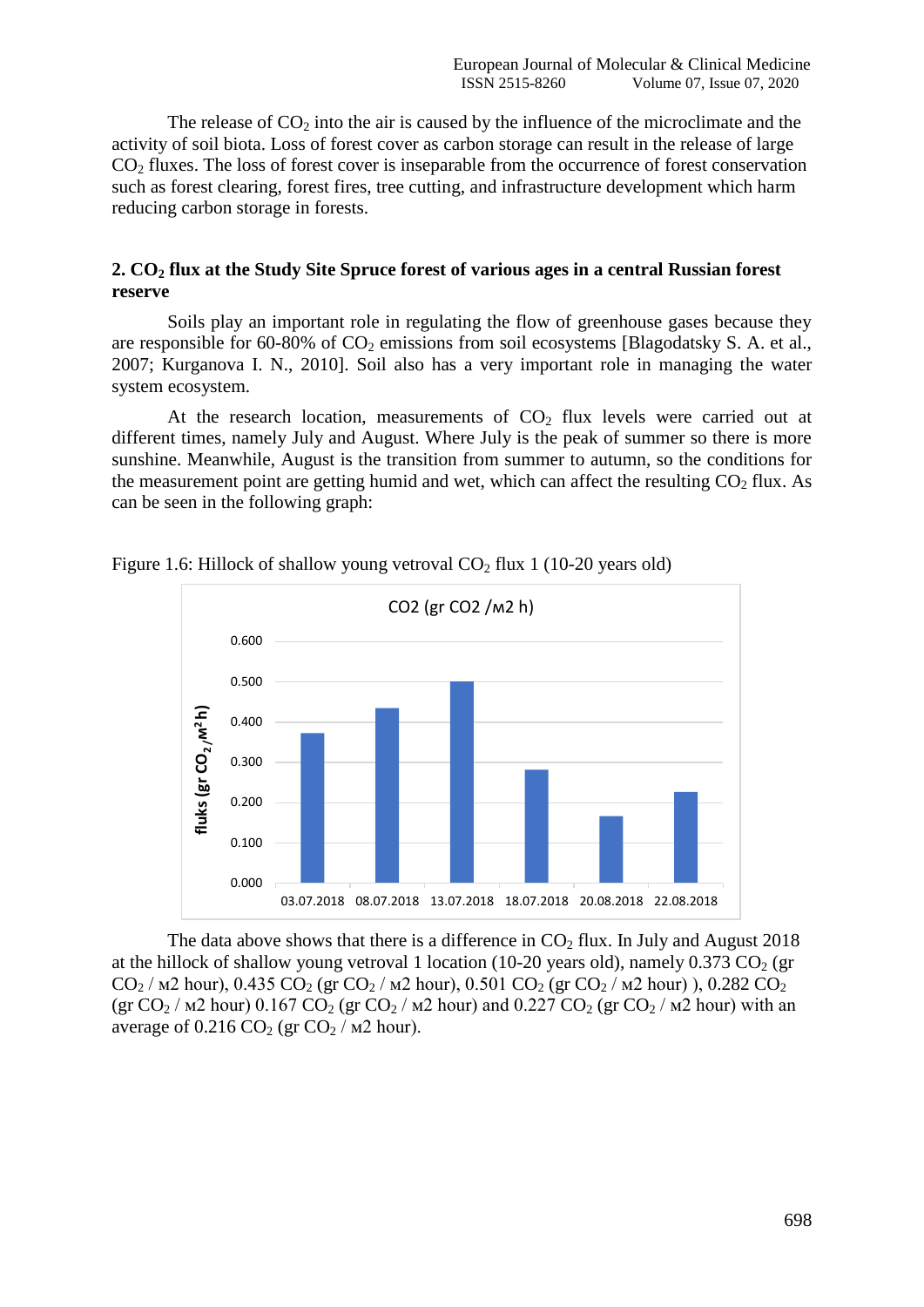

Figure 1.7: Hillock of shallow young vetroval 2 (20-30 years old) CO2 flux

The data show that there is a difference in  $CO<sub>2</sub>$  flux. In July and August 2018 at the hillock of shallow young vetroval 2 (20-30 years old), namely 0.216 CO<sub>2</sub> (gr CO<sub>2</sub> /  $\text{M2}$  hour), 0.280 CO<sub>2</sub> (gr CO<sub>2</sub> /  $\mu$ 2 hour), 0.400 CO<sub>2</sub> (gr CO<sub>2</sub> /  $\mu$ 2 hour), 0.219 CO<sub>2</sub> (gr CO<sub>2</sub> /  $\mu$ 2 hour) 0.177 CO<sub>2</sub> (gr CO<sub>2</sub> /  $\mu$ 2 hour) and 0.169 CO<sub>2</sub> (gr CO<sub>2</sub> /  $\mu$ 2 hour) with an average of 0.244  $CO<sub>2</sub>$  (gr  $CO<sub>2</sub>$  / m2 hour).





The data show that there is a difference in  $CO<sub>2</sub>$  flux. In July and August 2018 at shallow young vetroval 1 locations (10-20 years old), namely 0.385 CO2 (gr CO<sub>2</sub>/  $\mu$ 2 hour), 0.831 CO<sub>2</sub> (gr CO<sub>2</sub> /  $\mu$ 2 hour), 0.394 CO<sub>2</sub> (gr CO<sub>2</sub> /  $\mu$ 2 hour), 0.746 CO<sub>2</sub> (gr CO<sub>2</sub> /  $\mu$ 2 hour) 0.168 CO<sub>2</sub> (gr CO<sub>2</sub> /  $\mu$ 2 hour) and 0.416 CO<sub>2</sub> (gr CO<sub>2</sub> /  $\mu$ 2 hour) with an average of 0.490  $CO<sub>2</sub>$  (gr  $CO<sub>2</sub>$  /  $M<sub>2</sub>$  hour).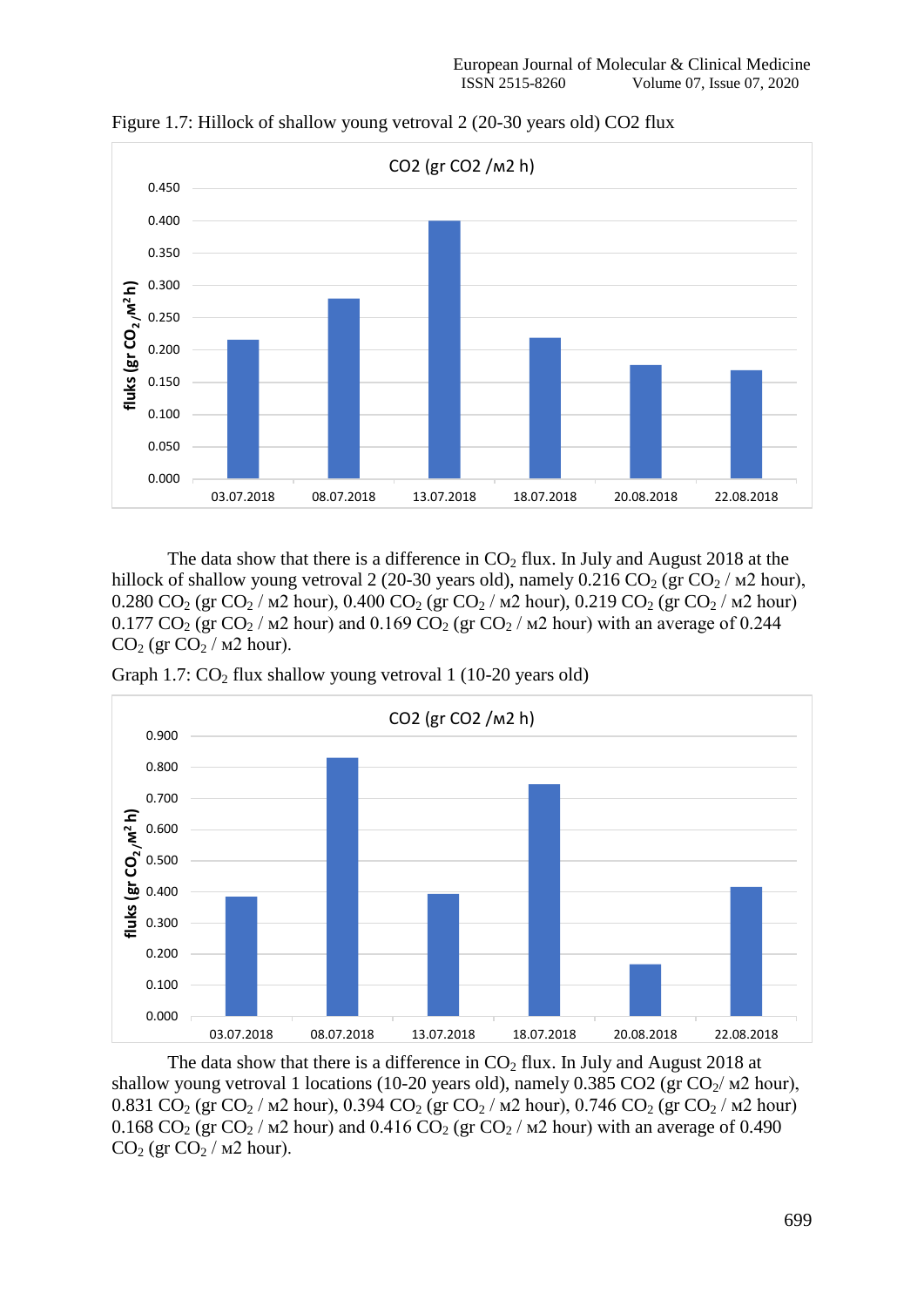

Graph 1.8: CO2 flux shallow young vetroval 2 (20-30 years old)

The data show that there is a difference in  $CO<sub>2</sub>$  flux. In July and August 2018 at shallow young vetroval 2 locations (20-30 years old), namely 0.063 CO2 (gr CO<sub>2</sub> /  $\mu$ 2 hour), 0.358 CO<sub>2</sub> (gr CO<sub>2</sub> /  $M2$  hour), 0.414 CO2 (gr CO<sub>2</sub> /  $M2$  hour), 0.246 CO2 (gr CO2 /  $M2$  hour) 0.320 CO<sub>2</sub> (gr CO<sub>2</sub> /  $\mu$ 2 hour) and 0.200 CO<sub>2</sub> (gr CO<sub>2</sub> /  $\mu$ 2 hour) with an average of 0.267  $CO<sub>2</sub>$  (gr  $CO<sub>2</sub>$  /  $M<sub>2</sub>$  hour).

Graph 1.9:  $CO<sub>2</sub>$  flux mound of deep old vetroval 1 (80-100 years old)



The data show that there is a difference in  $CO<sub>2</sub>$  flux. In July and August 2018 at the mound of deep old vetroval 1 (80-100 years old) location, namely 0.448  $CO_2$  (gr  $CO_2$  /  $M2$ hour), 0.993 CO<sub>2</sub> (gr CO<sub>2</sub> /  $M2$  hour), 0.379 CO2 (gr CO<sub>2</sub> /  $M2$  hour)), 0.639 CO<sub>2</sub> (gr CO<sub>2</sub> / м2 hour) 0.279 CO<sub>2</sub> (gr CO<sub>2</sub> / м2 hour) and 0.317 CO<sub>2</sub> (gr CO<sub>2</sub> / м2 hour) with an average of 0.509 CO<sub>2</sub> (gr CO<sub>2</sub> /  $M2$  hour).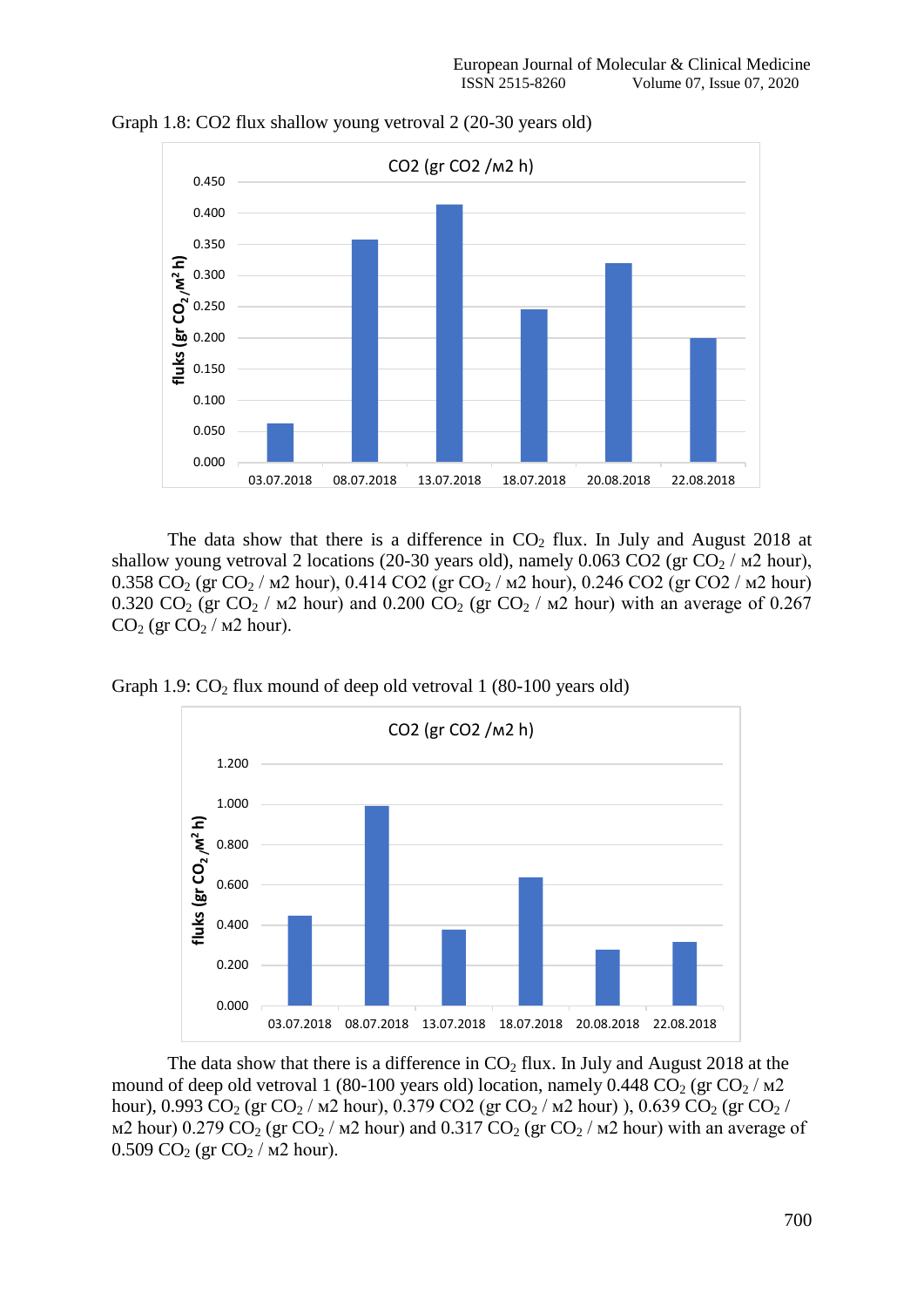

Figure 1.10: CO2 flux mound of deep old vetroval 2 (80-100 years old)

The data show that there is a difference in  $CO<sub>2</sub>$  flux. In July and August 2018 at the mound of deep old vetroval 2 (80-100 years old) location, namely 0.413 CO<sub>2</sub> (gr CO<sub>2</sub> /  $\text{M2}$ ) hour), 0.523 CO<sub>2</sub> (gr CO<sub>2</sub> /  $\mu$ 2 hour), 0.746 CO<sub>2</sub> (gr CO<sub>2</sub> /  $\mu$ 2 hour)), 0.271 CO<sub>2</sub> (gr CO<sub>2</sub> / м2 hour) 0.397 CO<sub>2</sub> (gr CO<sub>2</sub> / м2 hour) and 0.356 CO<sub>2</sub> (gr CO<sub>2</sub> / м2 hour) with an average of 0.451 CO<sub>2</sub> (gr CO<sub>2</sub> /  $\mu$ 2 hour).

Figure 1.11: Deep old vetroval 1 (80-100 years old)  $CO<sub>2</sub>$  flux



The data show that there is a difference in  $CO<sub>2</sub>$  flux. In July and August 2018 at the location of deep old vetroval 1 (80-100 years old), namely 0.233 CO<sub>2</sub> (gr CO<sub>2</sub> /  $\mu$ 2 hour), 0.656 CO<sub>2</sub> (gr CO<sub>2</sub> /  $M2$  hour), 0.305 CO<sub>2</sub> (gr CO<sub>2</sub> /  $M2$  hour), 0.440 CO<sub>2</sub> (gr CO<sub>2</sub> /  $M2$  hour) 0.157 CO<sub>2</sub> (gr CO2 /  $\text{M2}$  hour) and 0.128 CO<sub>2</sub> (gr CO<sub>2</sub> /  $\text{M2}$  hour) with an average of 0.320  $CO<sub>2</sub>$  (gr  $CO<sub>2</sub>$  /  $M<sub>2</sub>$  hour).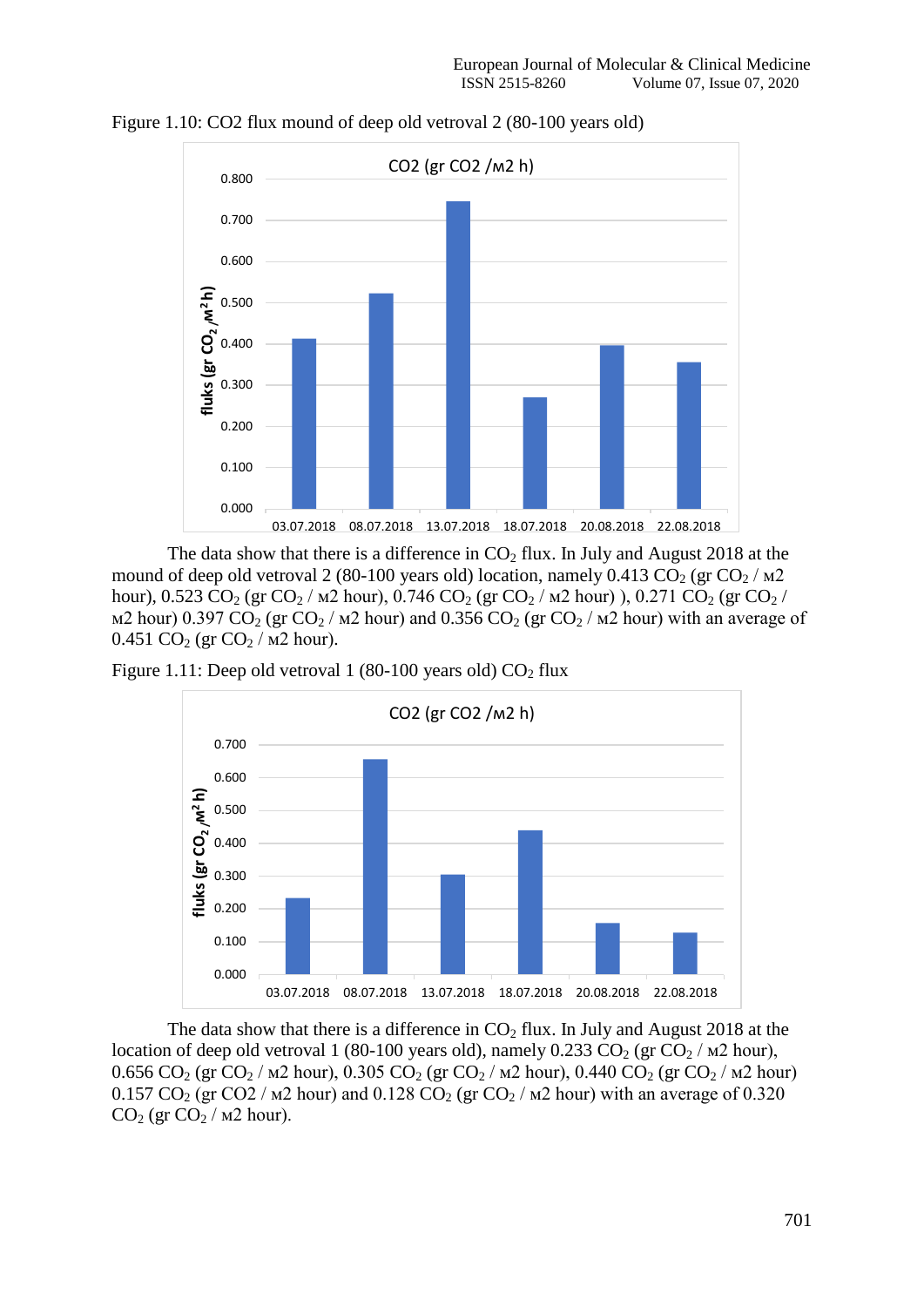

Figure 1.12: Deep old vetroval 2 (80-100 years old) CO2 flux

The data show that there is a difference in  $CO<sub>2</sub>$  flux. In July and August 2018 at the location of deep old vetroval 2 (80-100 years old), namely 0.147  $CO_2$  (gr  $CO_2$  /  $\mu$ 2 hour), 0.290 CO<sub>2</sub> (gr CO<sub>2</sub> /  $M2$  hour), 0.533 CO<sub>2</sub> (gr CO2 /  $M2$  hour), 0.296 CO<sub>2</sub> (gr CO<sub>2</sub> /  $M2$  hour) 0.364 CO<sub>2</sub> (gr CO<sub>2</sub> /  $\mu$ 2 hour) and 0.276 CO<sub>2</sub> (gr CO<sub>2</sub> /  $\mu$ 2 hour) with an average of 0.318  $CO<sub>2</sub>$  (gr  $CO<sub>2</sub>$  / m2 hour).





The data show that there is a difference in  $CO<sub>2</sub>$  flux. In July and August 2018 the background locations were 0.142 CO<sub>2</sub> (gr CO<sub>2</sub> /  $\mu$ 2 hour), 0.165 CO<sub>2</sub> (gr CO<sub>2</sub> /  $\mu$ 2 hour), 0.411 CO<sub>2</sub> (gr CO<sub>2</sub> /  $M$ 2 hour), 0.336 CO<sub>2</sub> (gr CO<sub>2</sub> /  $M$ 2 hour) 0.245 CO<sub>2</sub> (gr CO<sub>2</sub> /  $M$ 2 hour) and 0.396 CO<sub>2</sub> (gr CO<sub>2</sub> /  $M2$  hour) with an average of 0.283 CO<sub>2</sub> (gr CO<sub>2</sub> /  $M2$  hour).

Measurements at the Spruce forest of various ages research location showed differences in the results of  $CO<sub>2</sub>$  flux at the mound of deep old vetroval 1 (80-100 years old), shallow young vetroval 1 (10-20 years old), and a mound of deep old vetroval 2 ( 80-100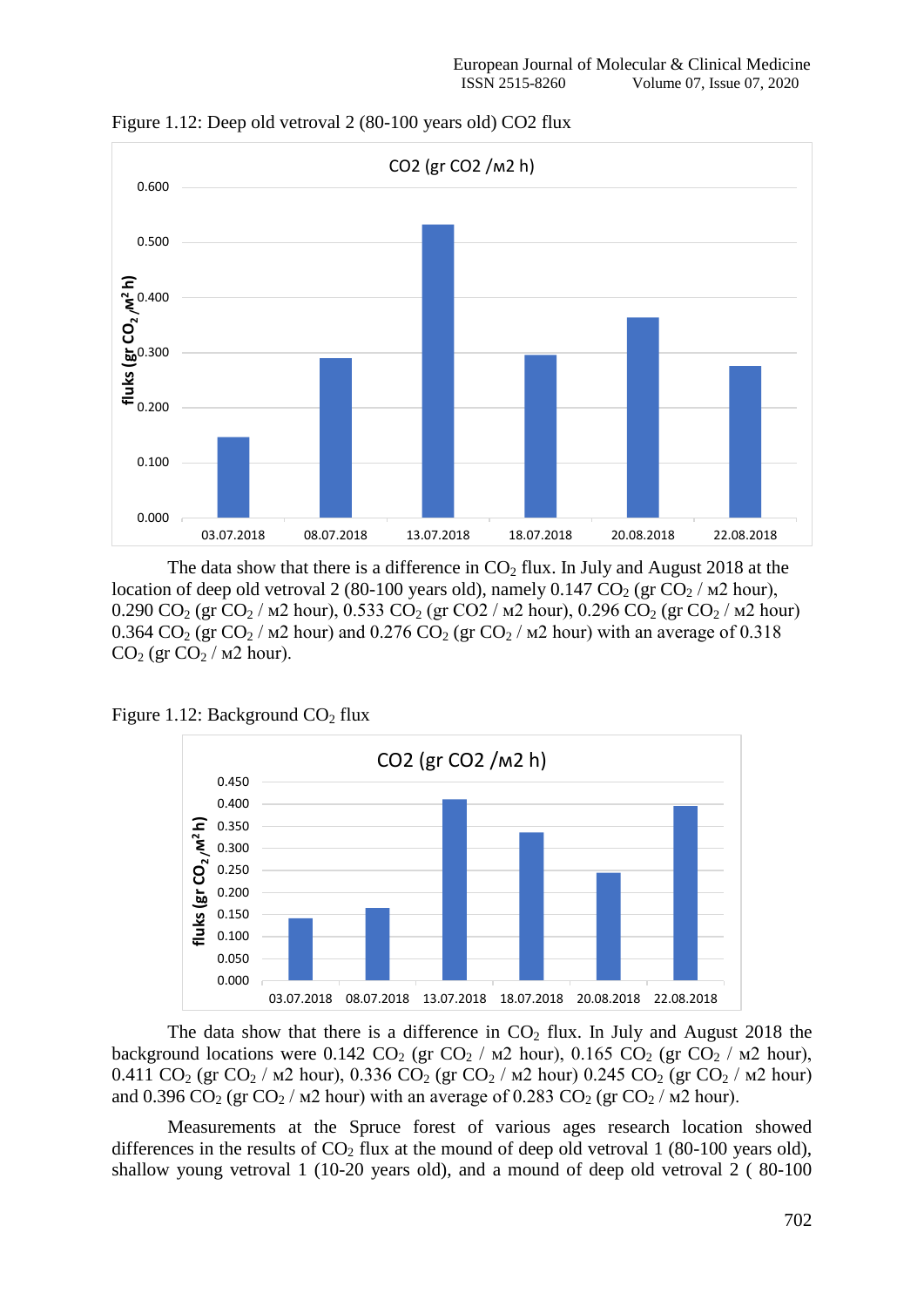years old) on 03.07.2018 to 22.08.2018 influenced by high temperature and low humidity, which caused the release of  $CO<sub>2</sub>$  flux to be greater than absorption. The high temperature in that location is influenced by the cover of land that is already open so that the forest gets full sunshine throughout the day resulting in the release of  $CO<sub>2</sub>$  fluxes greater than absorption. The source of  $CO<sub>2</sub>$  flux comes from the respiration of plant roots and biological oxidation of soil biota.

Different in the locations of a hillock of shallow young vetroval 1 (10-20 years old), a hillock of shallow young vetroval 2 (20-30 years old), shallow young vetroval 2 (20-30 years old), deep old vetroval 1 (80- 100 years old), deep old vetroval 2 (80-100 years old), and background with the same average value due to conditions of low temperature and humidity, the release of  $CO<sub>2</sub>$  flux is smaller than the release. The difference from the measurement results at nine locations shows that forest conditions affect the resulting  $CO<sub>2</sub>$  flux.

#### **D. CONCLUSION**

From the above discussion, there are changes and differences in  $CO<sub>2</sub>$  flux in different weather conditions and forest environments. Apart from differences in humidity and forest conditions, it also affects the  $CO<sub>2</sub>$  flux of an area. For example, in hillock conditions of shallow young vetroval 2 (20-30 years old) and shallow young vetroval 2 (20-30 years old), the ability to absorb  $CO<sub>2</sub>$  is greater than the release. This is because the humidity is higher and the forest canopy is still dense so that the incoming sunlight does not immediately make up for the bottom of the soil. Likewise, in the conditions of a hillock of shallow young vetroval 1 (10-20 years old), deep old vetroval 1 (80-100 years old), deep old vetroval 2 (80- 100 years old), and background, the ability to absorb  $CO<sub>2</sub>$  is smaller than with the release, because in these conditions the incoming sun directly redeems the ground and the open forest canopy.

#### **REFERENCES:**

- [1] Touloukian, Y.S., Liley, P.E., and Saxena, S.C. Thermophysical properties of matter the TPRC data series. Volume 3. Thermal conductivity - nonmetallic liquids and gases. Data book. 1970.
- [2] Schäfer, Michael; Richter, Markus; Span, Roland (2015). "Measurements of the viscosity of carbon dioxide at temperatures from (253.15 to 473.15) K with pressures up to 1.2 MPa". The Journal of Chemical Thermodynamics. 89: 7–15. doi:10.1016/j.jct.2015.04.015.
- [3] NIOSH Pocket Guide to Chemical Hazards. "#0103". National Institute for Occupational Safety and Health (NIOSH).
- [4] "Carbon dioxide". Immediately Dangerous to Life and Health Concentrations (IDLH). National Institute for Occupational Safety and Health (NIOSH).
- [5] Eggleton, Tony (2013). A Short Introduction to Climate Change. Cambridge University Press. p. 52. ISBN 9781107618763.
- [6] Carbonated (Sparkling) Water: Good or Bad? healthline.com
- [7] Kaufman, Donald G.; Franz, Cecilia M. (1996). Biosphere 2000: protecting our global environment. Kendall/Hunt Pub. Co. ISBN 978-0-7872-0460-0.